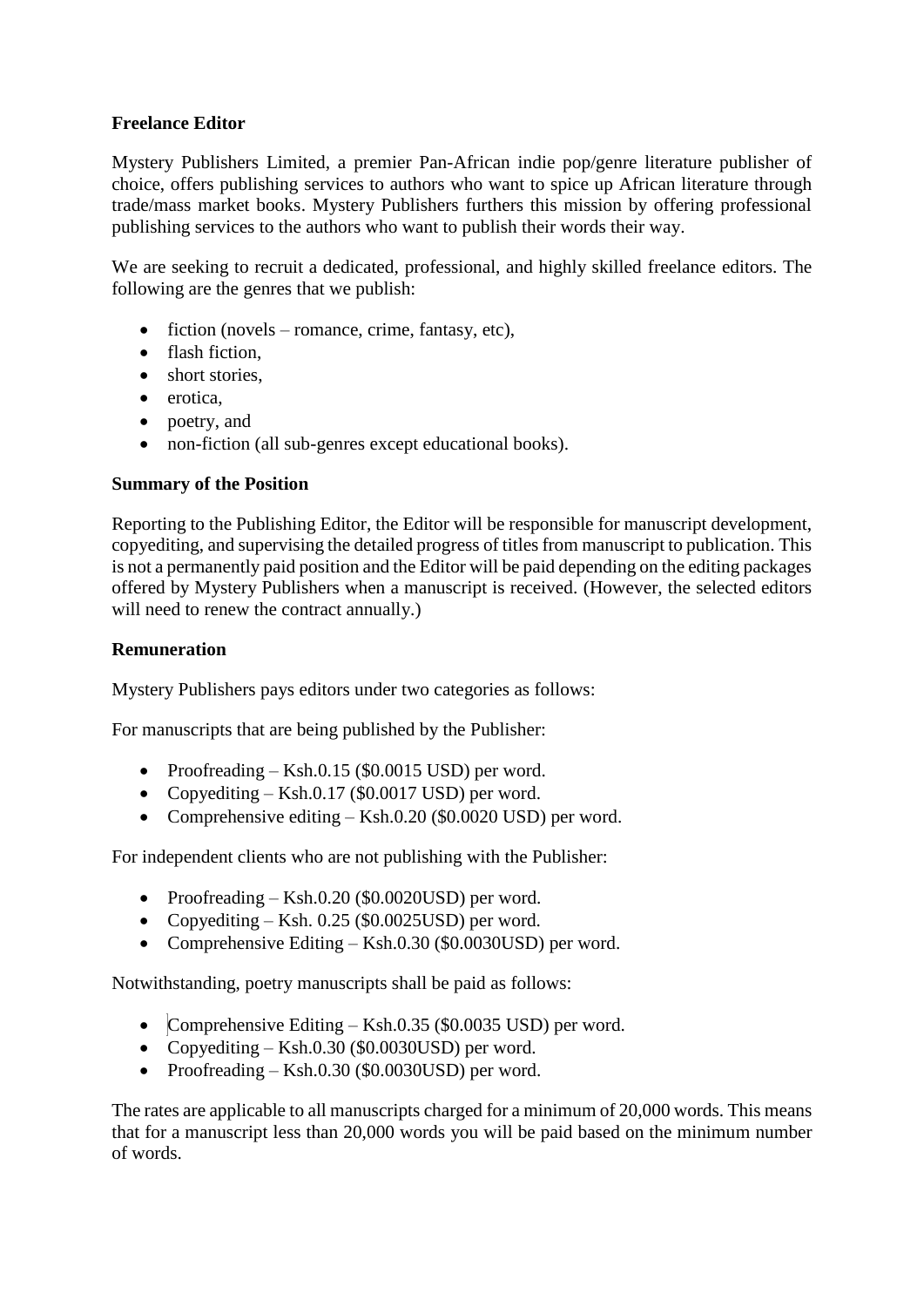Proofreading of hardcopy books, which the Publisher does as part of the publishing process, shall be **Ksh.15 (\$0.15USD per page)**, but a minimum of **Ksh.1, 000 (\$10.00 USD) for books less than 70 pages long**.

### **Duties and Responsibilities**

- Ensuring that the text is complete, clear, accurate and consistent; that it complies with contract specifications and conforms to house style
- Liaising with the author over infelicities of style, factual errors, inaccurate or absent references, manuscript length, etc.
- Drafting the cover copy (including blurb).
- Picture search and permissions.
- Comprehensive editing and proofreading, in liaison with the author.
- Commissioning artwork and cover design; commissioning or choosing text design.
- Organizing paste-ups for heavily illustrated books.
- **Prepare, rewrite and edit copy to improve readability.**
- Read copy or proof to detect and correct errors in spelling, punctuation, and syntax.
- Verify facts, dates, and statistics, using standard reference sources (APA or Chicago Styles).
- Read, evaluate and edit poetry manuscripts or other materials submitted for publication and confer with authors regarding changes in content, style or organization, or publication. (Manuscript evaluation payment is separate from editing.)
- Writing reviews of the books you edit and posting the reviews on the Company website.
- Writing at least one blog post per month for the Company blogs. (The posts will be paid for at **Ksh.500 (\$5.00 USD)** per post.) The blog posts will be about writing, book reviews, or digital publishing/eBook.

## **Qualifications/Skills Required**

- **Education—certificate/diploma/degree in Information Sciences, Mass** Communication with a major in editing, Bachelor of Arts (English/Literature), Creative Writing, or independent editing training.
- **Reading Comprehension—**understanding written sentences and paragraphs in work related documents.
- **Writing—**have good writing skills to be able to understand the work being edited and communicate effectively in writing as appropriate for the needs of the writer.
- **Critical Thinking—using logic and reasoning to identify the strengths and weaknesses** of alternative solutions, conclusions or approaches to problems.
- **Time Management—**managing time well so as to meet deadlines and give the writer feedback at the earliest possible time.